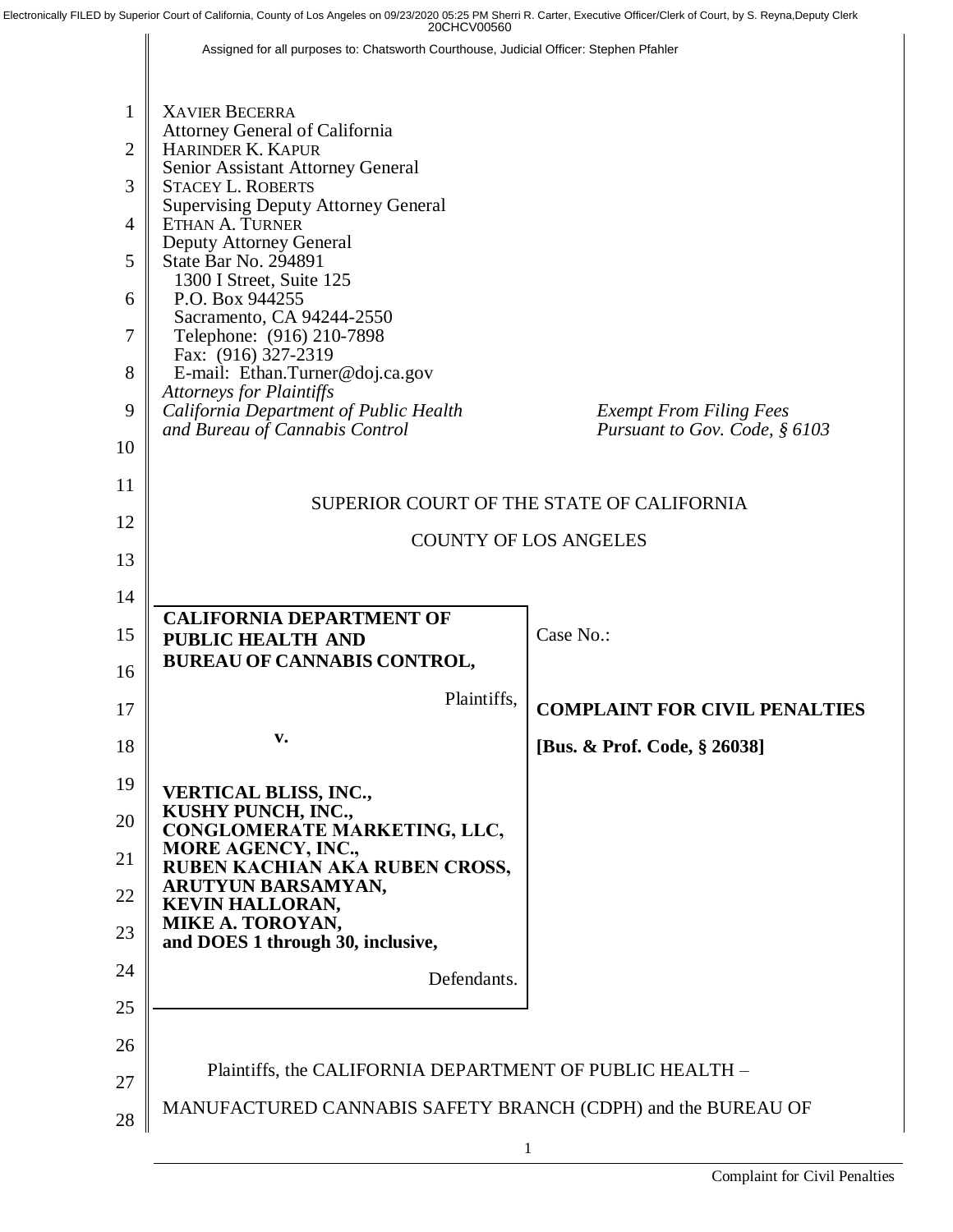| $\mathbf{1}$   | CANNABIS CONTROL (Bureau), complain against defendants VERTICAL BLISS, INC.,                          |
|----------------|-------------------------------------------------------------------------------------------------------|
| $\overline{2}$ | KUSHY PUNCH, INC., CONGLOMERATE MARKETING, LLC., MORE AGENCY, INC.,                                   |
| 3              | RUBEN KACHIAN AKA RUBEN CROSS, ARUTYUN BARSAMYAN, KEVIN                                               |
| 4              | HALLORAN, MIKE A. TOROYAN, and Does 1 through 30 (Defendants), and allege on                          |
| 5              | information and belief the following:                                                                 |
| 6              | <b>INTRODUCTION</b>                                                                                   |
| $\overline{7}$ | Pursuant to Business and Professions Code section 26038 and other applicable laws<br>1.               |
| 8              | and regulations, the CDPH and the Bureau (Plaintiffs) bring this action for civil penalties against   |
| 9              | Defendants for engaging in commercial cannabis activities without the required licenses.              |
| 10             | Plaintiffs also seek a court order for the destruction of cannabis and cannabis products associated   |
| 11             | with Defendants' unlicensed commercial cannabis activity, and all costs for the destruction of        |
| 12             | cannabis and cannabis products related to Defendants' violations of the law. (Bus. & Prof. Code,      |
| 13             | \$26038.)                                                                                             |
| 14             | In 2017, the California Legislature enacted the Medicinal and Adult-Use Cannabis<br>2.                |
| 15             | Regulation and Safety Act (MAUCRSA) to establish a comprehensive system to control and                |
| 16             | regulate the cultivation, distribution, transportation, storage, manufacturing, processing, testing,  |
| 17             | and sale of medicinal and adult-use cannabis and cannabis products. (Bus. & Prof. Code, § 26000       |
| 18             | et seq.)                                                                                              |
| 19             | 3.<br>"Cannabis' means all parts of the plant Cannabis sativa Linnaeus, Cannabis indica,              |
| 20             | or Cannabis ruderalis, whether growing or not; the seeds thereof; the resin, whether crude or         |
| 21             | purified, extracted from any part of the plant; and every compound, manufacture, salt, derivative,    |
| 22             | mixture, or preparation of the plant, its seeds, or resin. 'Cannabis' also means the separated resin, |
| 23             | whether crude or purified, obtained from cannabis" (Bus. & Prof. Code, $\S$ 26001, subd. (f).)        |
| 24             | "Cannabis Products' means cannabis that has undergone a process whereby the plant<br>4.               |
| 25             | material has been transformed into a concentrate, including, but not limited to, concentrated         |
| 26             | cannabis, or an edible or topical product containing cannabis or concentrated cannabis or other       |
| 27             | ingredients." (Bus. and Prof. Code, § 26001, subd. (i); Health & Saf. Code, § 11018.1; Cal. Code      |
| 28             | Regs., tit. 17, § 40100, subd. (j).)                                                                  |
|                | 2                                                                                                     |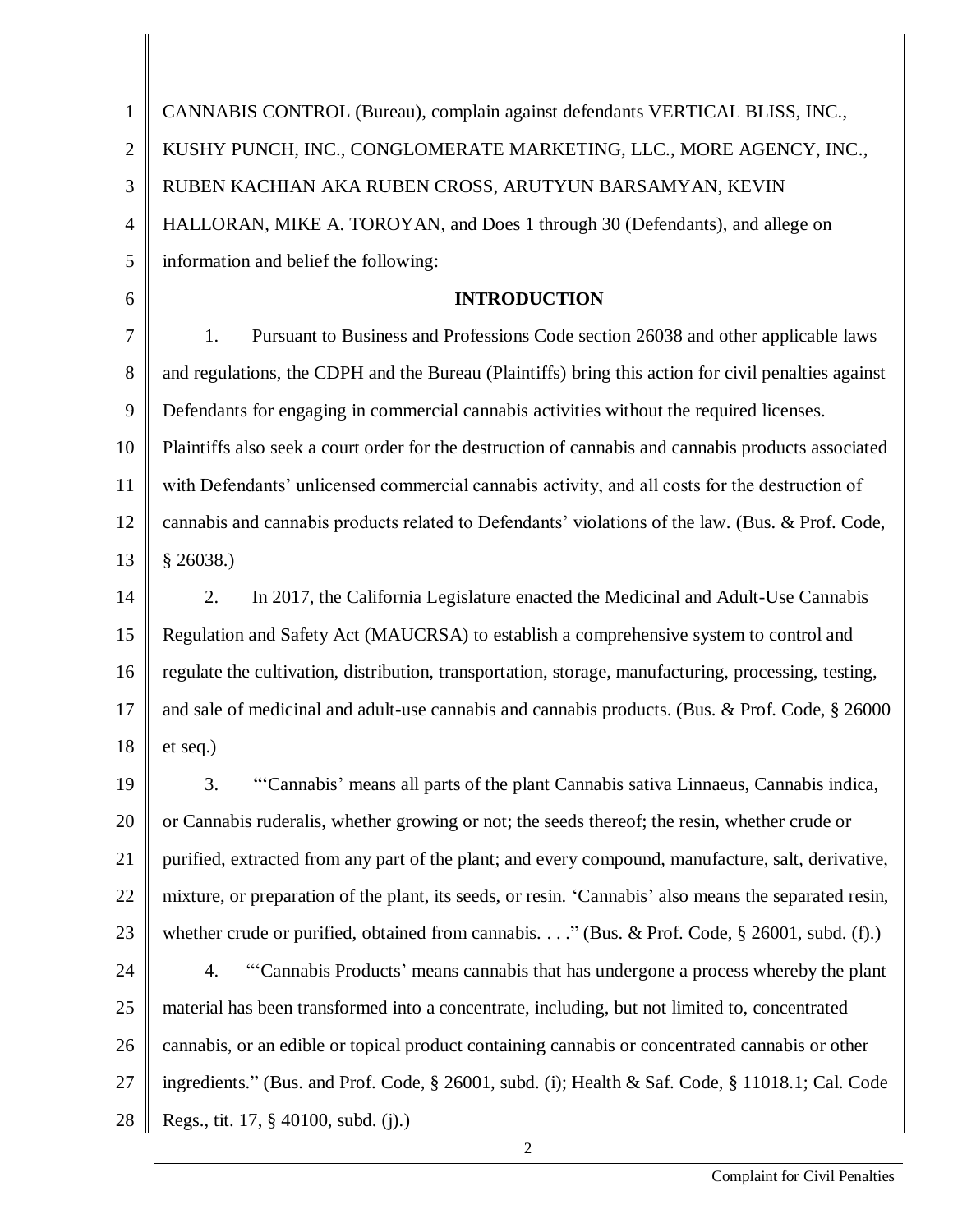1 2 3 4 5. Under the MAUCRSA, "'[c]ommercial cannabis activity' includes the cultivation, possession, manufacture, distribution, processing, storing, laboratory testing, packaging, labeling, transportation, delivery, or sale of cannabis and cannabis products." (Bus. & Prof. Code, § 26001, subd. (k).)

5 6 7 8 9 10 11 12 13 14 6. "'Manufacture' means to compound, blend, extract, infuse, or otherwise make or prepare a cannabis product." (Bus. & Prof. Code, § 26001, subd. (ag).) A "manufacturer" is "a licensee that conducts the production, preparation, propagation, or compounding of cannabis or cannabis products either directly or indirectly by extraction methods, or independently by means of chemical syntheses or by a combination of extraction and chemical synthesis at a fixed location that packages or repackages cannabis or cannabis products or labels or relabels its container." (Bus. & Prof Code, § 26001, subd. (ah); Cal. Code Regs., tit. 17, § 40100, subds. (dd) & (ee).) 7. "'Distribution' means the procurement, sale, and transport of cannabis and cannabis products between licensees." (Bus. & Prof. Code, § 26001, subd. (r).) "Transport" means the physical movement of cannabis goods from one licensed premises to another licensed premises."

15 (Cal. Code Regs., tit. 16, § 5000, subd. (x).)

16 17 18 19 20 21 8. In order to engage in commercial cannabis activity, a person must hold a state license issued by the appropriate state licensing authority depending on the nature of the commercial cannabis activity. (Bus. & Prof. Code, §§ 26001, subds. (y) & (aa), 26012.) A "person may apply for and be issued more than one license," but separate licenses must be obtained "for each location where [a licensee] engages in commercial cannabis activity" and all commercial cannabis activity shall be conducted between licensees. (Bus. & Prof. Code, § 26053.)

22 23 24 25 26 27 28 9. A person engaging in commercial cannabis activity without a license as required by the MAUCRSA shall be subject to civil penalties of up to three times the amount of the license fee for each violation, and the court may order the destruction of cannabis and cannabis products associated with the violation in accordance with Health and Safety Code section 11479. (Bus. & Prof. Code, § 26038.) Each day of operation shall constitute a separate violation. (*Ibid*.) A violator shall be responsible for the cost of the destruction of cannabis and cannabis products associated with the violation. (*Ibid*.) As is set forth below, Defendants engaged in commercial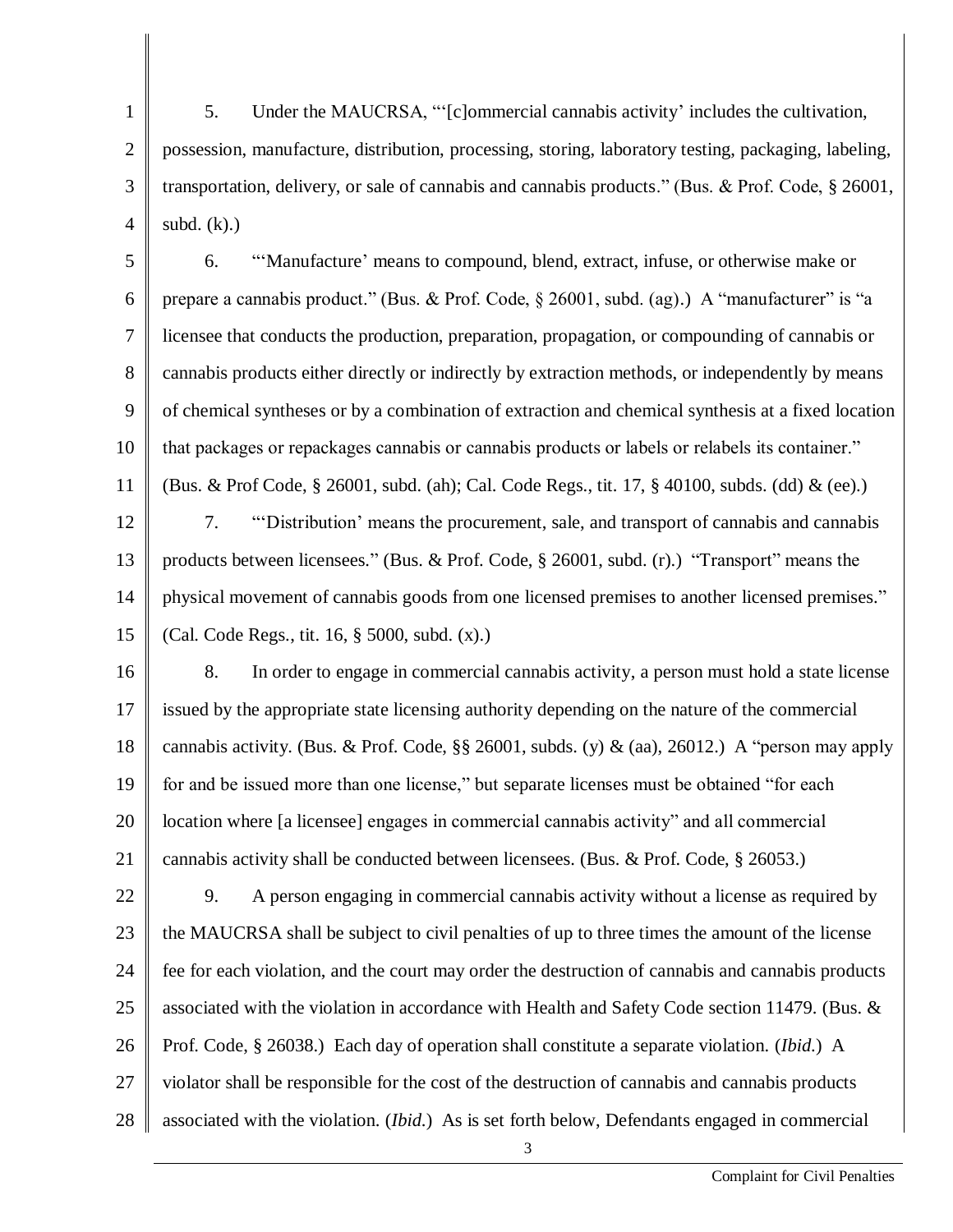1 2 3 4 cannabis activities requiring both a manufacturing license and a distribution license at a location that was not associated with any state license. The unlicensed activity occurred over a period exceeding four hundred days, but the precise duration that the unlicensed activity occurred will be determined at trial.

5 6 7 8 9 10 11 12 13 14 15 10. The CDPH sets manufacturer license fees on a scaled basis dependent on the size of the commercial cannabis business. (Bus. & Prof. Code, § 26180, subd. (c).) The size of the manufacturing business is determined by the gross annual revenue of the particular business, and annual license fees are assessed according to a tiered schedule consisting of Tier I through Tier VII. (Cal Code Regs., tit. 17,  $\S$  40150, subds. (b)(1) - (7).) On one end of the spectrum, the annual license fee for a Tier I license is two-thousand dollars (\$2,000) and is assessed to commercial cannabis businesses with a gross annual revenue of up to one-hundred thousand dollars  $(\$100,000)$ . (Cal Code Regs., tit. 17,  $§$  40150, subd. (b)(1).) On the other end of the spectrum, an annual license fee for a Tier VII license is seventy-five thousand dollars (\$75,000) for commercial cannabis businesses that have annual gross revenue of ten million dollars (\$10,000,000) or more. (Cal Code Regs., tit. 17, § 40150, subd. (b)(7).)

16 17 18 19 20 21 22 23 24 25 26 11. The Bureau sets license fees on a scaled basis dependent on the size of the commercial cannabis business. (Bus. & Prof. Code, § 26180, subd. (c).) The Bureau has scaled fees that are calculated based upon the gross revenue of the licensee. Annual fees for a distributor license range from an annual fee of one thousand, five hundred dollars (\$1,500) for businesses with gross revenue of equal to or less than one million dollars to an annual fee of two-hundred and forty thousand dollars (\$240,000) for businesses that have a gross annual income of more than seventy million dollars (\$70,000,000). (Cal Code Regs., tit. 16, § 5014, subd. (c).) Annual fees for a distributor engaged in self-transport only range from an annual fee of two hundred dollars (\$200) for businesses with gross revenue of equal to or less than one thousand dollars (\$1,000) to an annual fee of one thousand dollars (\$1,000) for businesses that have a gross annual income of more than three thousand dollars (\$3,000) dollars. (*Id*.)

27 / / / /

28 / / / /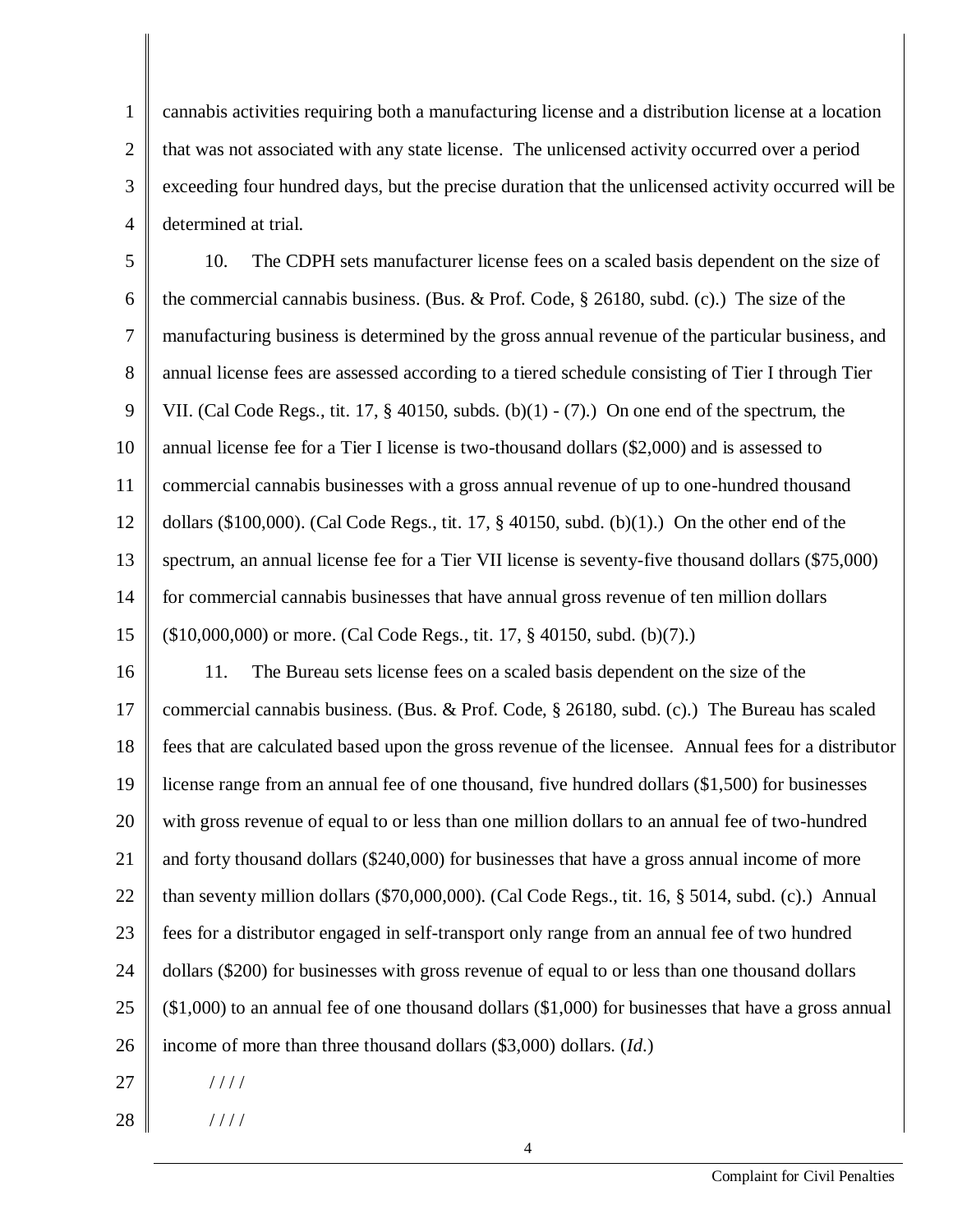1 2 3 4 5 6 7 8 **PARTIES** 12. The CDPH is a state agency created in the state government of California, which has the "authority to create, issue, deny, and suspend or revoke manufacturing licenses. . . ." (Bus. & Prof. Code,  $\S$  26012, subd. (a)(3).) The CDPH is a public entity and authorized to bring this action for civil penalties pursuant to Government Code section 945. The CDPH, as a licensing authority under the MAUCRSA, may bring this action for civil penalties pursuant to Business and Professions Code section 26038 against a person for engaging in commercial cannabis activity without a license.

9 10 11 12 13 14 15 16 13. The Bureau is a state agency created in the state government of California pursuant to Business and Professions Code section 26010. The Bureau has the authority to "create, issue, deny, renew, discipline, suspend, or revoke licenses for . . . transportation, storage unrelated to manufacturing activities, distribution . . . and sale of cannabis and cannabis products within the state." (Bus. & Prof. Code, § 26012, subd. (a)(1).) The Bureau is a public entity and authorized to bring this action for civil penalties pursuant to Government Code section 945 and Business and Professions Code section 26038 against a person for engaging in commercial cannabis activity without a license.

17 18 19 20 21 22 23 24 14. On information and belief, defendant VERTICAL BLISS, INC. is a California Corporation and a person as defined by Business and Professions Code section 26001, subdivision (an). On information and belief, defendant VERTICAL BLISS, INC. manufactured and distributed edible cannabis products under the brand "Kushy Punch," vape cartridges under the brand "Kushy Vape," and hemp derived cannabidiol (CBD) extract products under the brand "Kushy CBD." These products were, and continue to be, widely available throughout the State of California and could be purchased online on one of several websites operated by the company (https://kushypunch.com/ and https://kushycbd.com/).

- 25 26 27 15. On information and belief, defendant KUSHY PUNCH, INC. is a California domestic nonprofit mutual benefit corporation and a person as defined by Business and Professions Code section 26001, subdivision (an). Defendant KUSHY PUNCH, INC. was listed as "A Vertical
- 28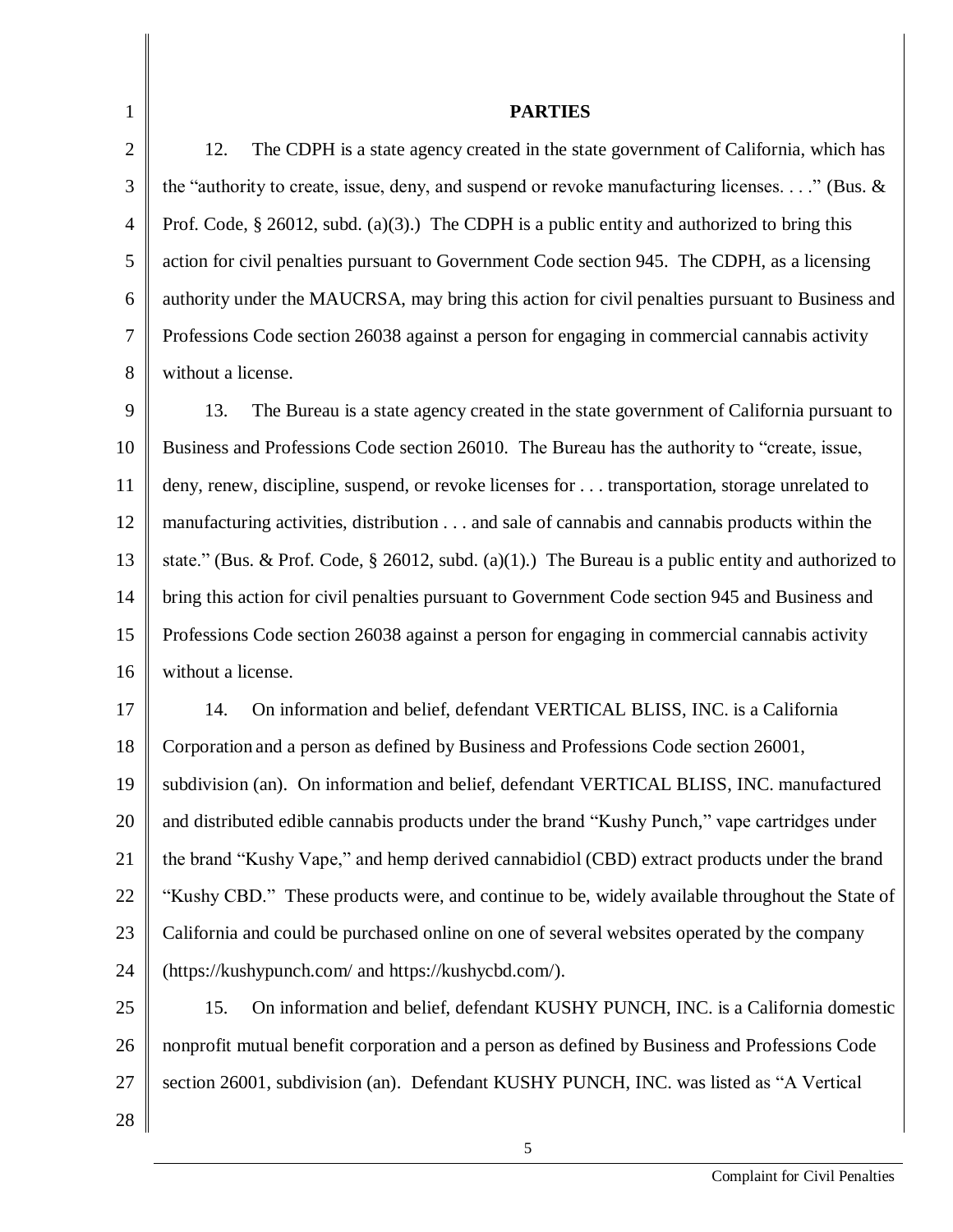1 2 Bliss, Inc. Company" on packing slips and invoices found at the below described unlicensed commercial cannabis premises.

| 3              | On information and belief, defendant CONGLOMERATE MARKETING, LLC is a<br>16.                   |  |  |
|----------------|------------------------------------------------------------------------------------------------|--|--|
| $\overline{4}$ | limited liability company and a person as defined by Business and Professions Code section     |  |  |
| 5              | 26001, subdivision (an). On information and belief CONGLOMERATE MARKETING, LLC                 |  |  |
| 6              | was the hiring agent for employees that worked at both the licensed and unlicensed             |  |  |
| $\tau$         | manufacturing facilities operated by defendant VERTICAL BLISS, INC. Additionally, defendant    |  |  |
| 8              | CONGLOMERATE MARKETING, LLC acted as a purchasing agent for CBD isolates that were             |  |  |
| 9              | delivered to the unlicensed manufacturing facility described below. Defendant                  |  |  |
| 10             | CONGLOMERATE MARKETING, LLC is also listed as a "vendor" on packing slips used to              |  |  |
| 11             | ship Kushy Punch cannabis and CBD products from the below described unlicensed commercial      |  |  |
| 12             | cannabis facility.                                                                             |  |  |
| 13             | 17.<br>On information and belief, defendant MORE AGENCY, INC. is a California                  |  |  |
| 14             | Corporation and a person as defined by Business and Professions Code section 26001,            |  |  |
| 15             | subdivision (an). Defendant MORE AGENCY, INC. is registered with an address in Los Angeles     |  |  |
| 16             | County. On information and belief, defendant MORE AGENCY INC. was the owner of rights to       |  |  |
| 17             | recipes, formulas, and intellectual property of Kushy Punch brand products. Additionally, upon |  |  |
| 18             | information and belief, defendant MORE AGENCY INC. was the purchaser and recipient of          |  |  |
| 19             | manufacturing equipment that was delivered to, and used at the unlicensed commercial cannabis  |  |  |
| 20             | facility described below. On information and belief, defendant MORE AGENCY INC. also           |  |  |
| 21             | tracked time worked by employees at the unlicensed premises.                                   |  |  |
| 22             | On information and belief, defendant RUBEN KACHIAN AKA RUBEN CROSS is<br>18.                   |  |  |
| 23             | an individual and a person as defined by Business and Professions Code section 26001,          |  |  |
| 24             | subdivision (an). Defendant RUBEN KACHIAN AKA RUBEN CROSS is listed on the                     |  |  |
| 25             | Statement of Information, filed with the Secretary of State, as the Chief Executive Officer of |  |  |
| 26             | defendant VERTICAL BLISS, INC., a Managing Member of defendant CONGLOMERATE                    |  |  |
| 27             | MANAGEMENT LLC, and the Chief Executive Officer, Secretary, Chief Financial Officer, and       |  |  |
| 28             | Sole Director of defendant MORE AGENCY INC. Because defendant RUBEN KACHIAN                    |  |  |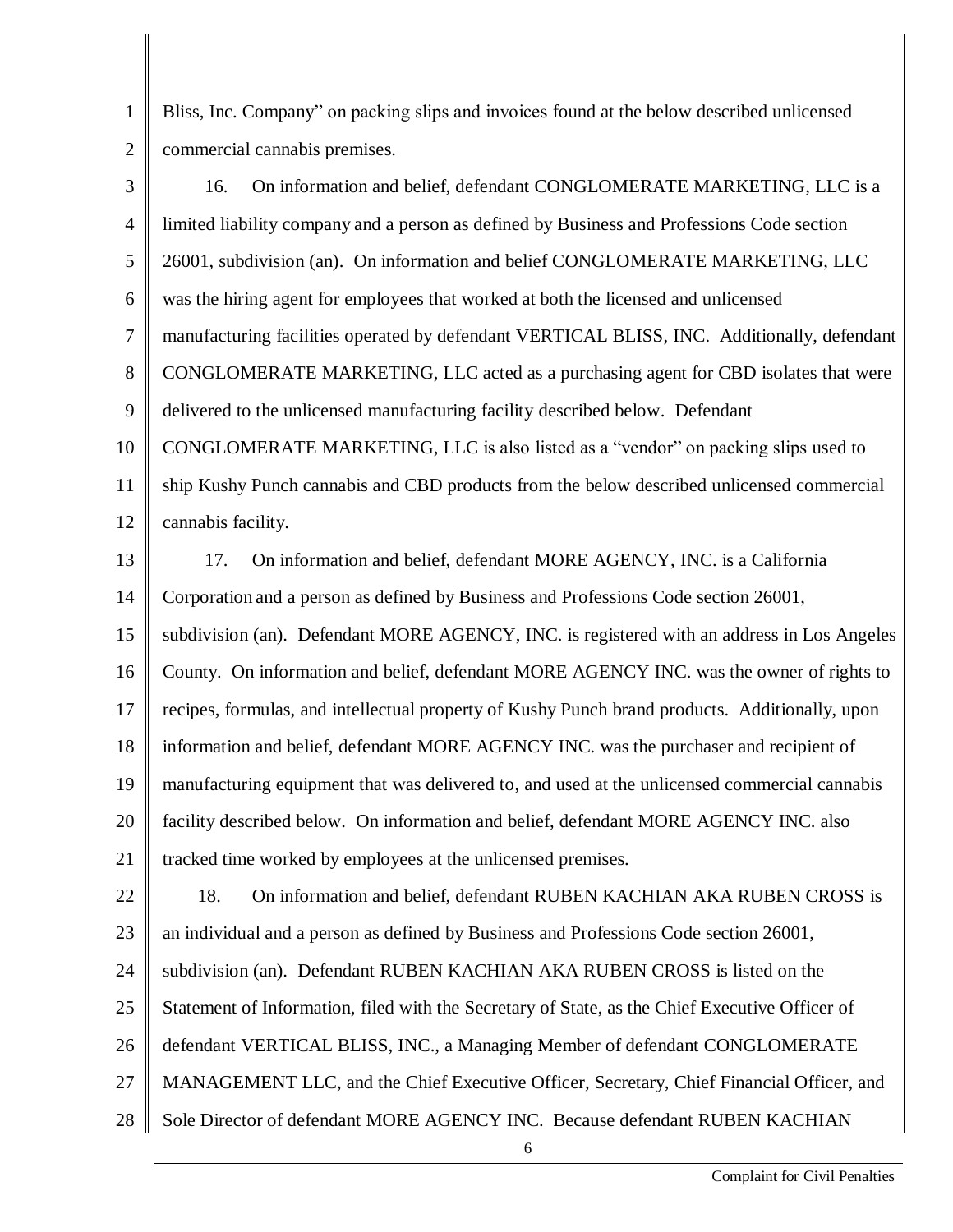1 2 3 4 5 6 AKA RUBEN CROSS is the Chief Executive Officer of defendant VERTICAL BLISS, INC., he is an "owner" as that term is defined by Business and Professions Code section 26001, subdivision (al), California Code of Regulations, title 16, section 5003, and California Code of Regulations, title 17, section 40102. Defendant RUBEN KACHIAN AKA RUBEN CROSS is referred to on the Kushy Punch website<sup>1</sup> as the "Founder" and "CEO" of defendant KUSHY PUNCH, INC.

7 8 9 10 11 12 13 14 19. On information and belief, defendant ARUTYUN BARSAMYAN is an individual and a person as defined by Business and Professions Code section 26001, subdivision (an). Defendant ARUTYUN BARSAMYAN is listed on defendant KUSHY PUNCH, INC.'s Statement of Information, filed with the Secretary of State, as the Chief Executive Officer, Secretary, Chief Financial Officer, and Sole Director of defendant KUSHY PUNCH, INC. Therefore, defendant ARUTYUN BARSAMYAN is an "owner" as defined by Business and Professions Code section 26001, subdivision (al), California Code of Regulations, title 16, section 5003, and California Code of Regulations, title 17, section 40102.

15 16 17 18 19 20 21 22 23 24 25 26 20. On information and belief, defendant KEVIN HALLORAN is an individual and a person as defined by Business and Professions Code section 26001, subdivision (an). Defendant KEVIN HALLORAN is listed as the Chief Financial Officer of defendant VERTICAL BLISS Inc. in the manufacturer license application materials submitted to the CDPH for defendant VERTICAL BLISS, INC. Therefore, defendant KEVIN HALLORAN is an "owner" as defined by Business and Professions Code section 26001, subdivision (al), California Code of Regulations, title 16, section 5003, and California Code of Regulations, title 17, section 40102. 21. On information and belief, defendant MIKE A. TOROYAN is an individual and a person as defined by Business and Professions Code section 26001, subdivision (an). Defendant MIKE A. TOROYAN is identified as the General Manager of defendant VERTICAL BLISS INC., in the application material submitted to the CDPH, and is an "owner" as that term is

<sup>27</sup> -<sup>1</sup> "About Kushy" *Kushy Punch*, published Dec. 12, 2019, <https://kushypunch.com/about-kushy/> [as of Aug. 12, 2020].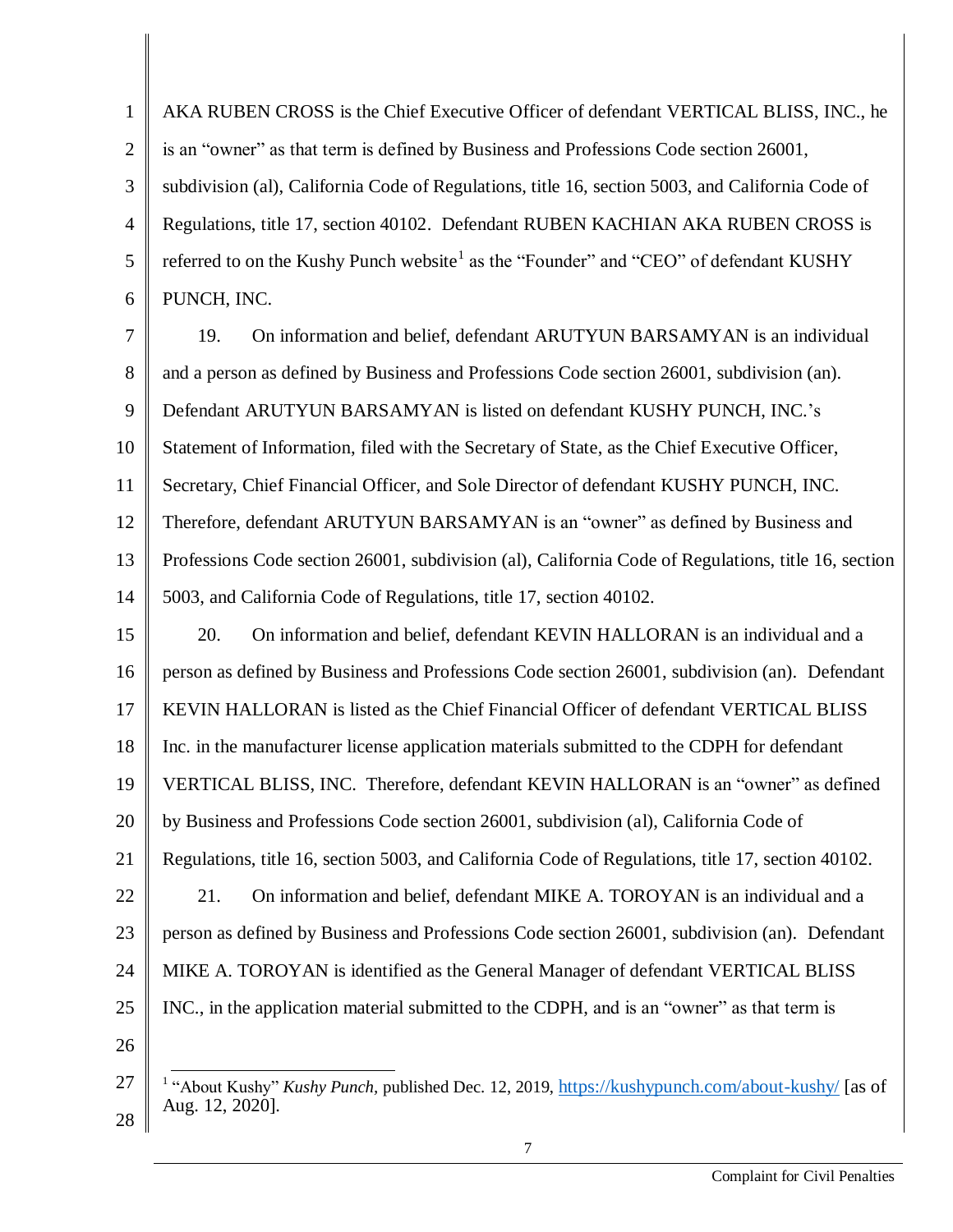| $\mathbf{1}$   | defined by Business and Professions Code section 26001, subdivision (al), California Code of            |  |  |
|----------------|---------------------------------------------------------------------------------------------------------|--|--|
| $\overline{2}$ | Regulations, title 16, section 5003, and California Code of Regulations, title 17, section 40102.       |  |  |
| 3              | The true names and capacities, whether individual, corporate, associate, or otherwise,<br>22.           |  |  |
| $\overline{4}$ | of defendants Does 1 through 30, inclusive, are unknown to the Plaintiffs which therefore sue           |  |  |
| 5              | these Does by such fictitious names. The Plaintiffs will amend this complaint to show defendants        |  |  |
| 6              | true names and capacities when the same have been ascertained. The Plaintiffs are informed and          |  |  |
| 7              | believe, and on that basis allege, that each of these fictitiously named Does 1 through 30,             |  |  |
| 8              | inclusive, are legally responsible for the events, occurrences, and circumstances that form the         |  |  |
| 9              | basis of this lawsuit, and are thereby liable for the penalties, costs, and other relief sought herein. |  |  |
| 10             | 23.<br>On information and belief, at all times herein mentioned, each of the defendants were            |  |  |
| 11             | the agents, servants, employees, or contractors of each of the remaining defendants and were at         |  |  |
| 12             | all times acting within the course and scope of their authority as such agents, servants, employees,    |  |  |
| 13             | or contractors and with the permission and consent of their co-defendants.                              |  |  |
| 14             | <b>JURISDICTION AND VENUE</b>                                                                           |  |  |
| 15             | The amount in controversy is in excess of the minimal jurisdictional limits of this<br>24.              |  |  |
| 16             | Court.                                                                                                  |  |  |
| 17             | Venue is appropriate in Los Angeles County because the unlicensed commercial<br>25.                     |  |  |
| 18             | cannabis activity giving rise to the obligations and liability herein alleged against Defendants        |  |  |
| 19             | occurred in Los Angeles County, and because Defendants reside in, own, manage, control, or              |  |  |
| 20             | operate property in, do business within, and/or employ agents within Los Angeles County. (Code          |  |  |
| 21             | Civ. Proc., § 395, subd. (a).)                                                                          |  |  |
| 22             | <b>FACTUAL ALLEGATIONS</b>                                                                              |  |  |
| 23             | 26.<br>On March 14, 2018, after receiving a complaint that Defendants VERTICAL BLISS,                   |  |  |
| 24             | INC. and RUBEN KACHIAN AKA RUBEN CROSS were engaging in unlicensed commercial                           |  |  |
| 25             | cannabis activities at two facilities in the cities of Gardena and Canoga Park, the CDPH sent a         |  |  |
| 26             | certified letter addressed to defendant RUBEN KACHIAN AKA RUBEN CROSS, as Chief                         |  |  |
| 27             | Executive Officer of VERTICAL BLISS, INC. In the aforementioned letter, the CDPH                        |  |  |
| 28             | demanded that the company cease and desist unlicensed activities and urged the company to               |  |  |
|                | 8                                                                                                       |  |  |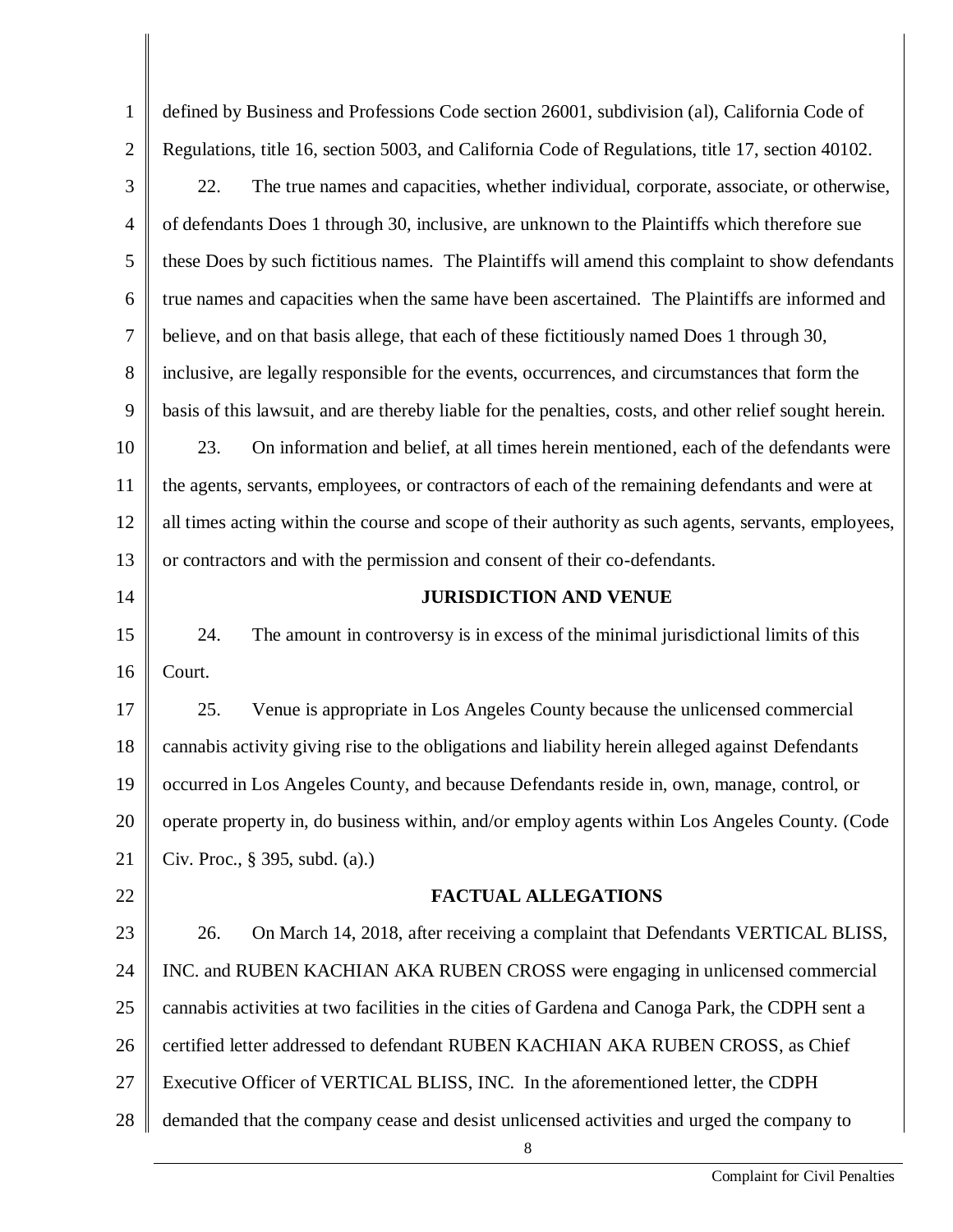1 2 3 4 apply for licenses to engage in the manufacturing and distribution of commercial cannabis, as each physical location was required to have a separate license and each commercial cannabis activity (i.e., manufacturing and distributing) also required a separate license. 27. On December 24, 2018, approximately nine months and ten days after the cease and

5 6 7 8 9 desist letter was sent, defendant VERTICAL BLISS, INC. received a temporary license from the CDPH (Lic. No. CDPH-T00001659) to operate at 20500 Nordhoff Street, Chatsworth, CA 91311 (Licensed Premises). The application for the temporary license identified RUBEN KACHIAN AKA RUBEN CROSS as the Chief Executive Officer, KEVIN HALLORAN as the Chief Financial Officer, and MIKE A. TOROYAN as the General Manager.

10 11 12 28. On June 27, 2019, the temporary cannabis manufacturer license previously issued by the CDPH was changed to a provisional license for VERTICAL BLISS INC. (Lic. No. CDPH-10003574) to operate at the Licensed Premises.

13 14 15 16 29. On June 27, 2019, the Bureau issued a distributor license to VERTICAL BLISS, INC. (Lic. No. C11-0000544-LIC). The "owner" was listed as RUBEN KACHIAN, the primary point of contact was listed as KEVIN HALLORAN, and the premises address provided was the one for the Licensed Premises.

17 18 19 20 30. On September 26, 2019, California Department of Consumer Affairs, Division of Investigation, Cannabis Enforcement Unit (CEU) received a complaint that unlicensed distribution and manufacturing activities were occurring at two suspected premises located at 8415 and 8427 Canoga Avenue, Canoga Park, CA.

21 22 23 24 25 26 27 28 31. On October 2, 2019, CEU served a search warrant at both locations. At 8415 Canoga Avenue (Unlicensed Premises), CEU found a commercial cannabis manufacturing kitchen, packaging and labeling materials for Kushy Punch brand products, detailed production records for Kushy Punch branded materials, delivery receipts for raw cannabis materials received at the Unlicensed Premises, employee documents produced for Conglomerate Marketing LLC, employee rosters and time keeping materials for employees who worked at both the Licensed Premises and Unlicensed Premises. CEU Investigators also found cannabis, cannabis products, and manufacturing equipment as follows: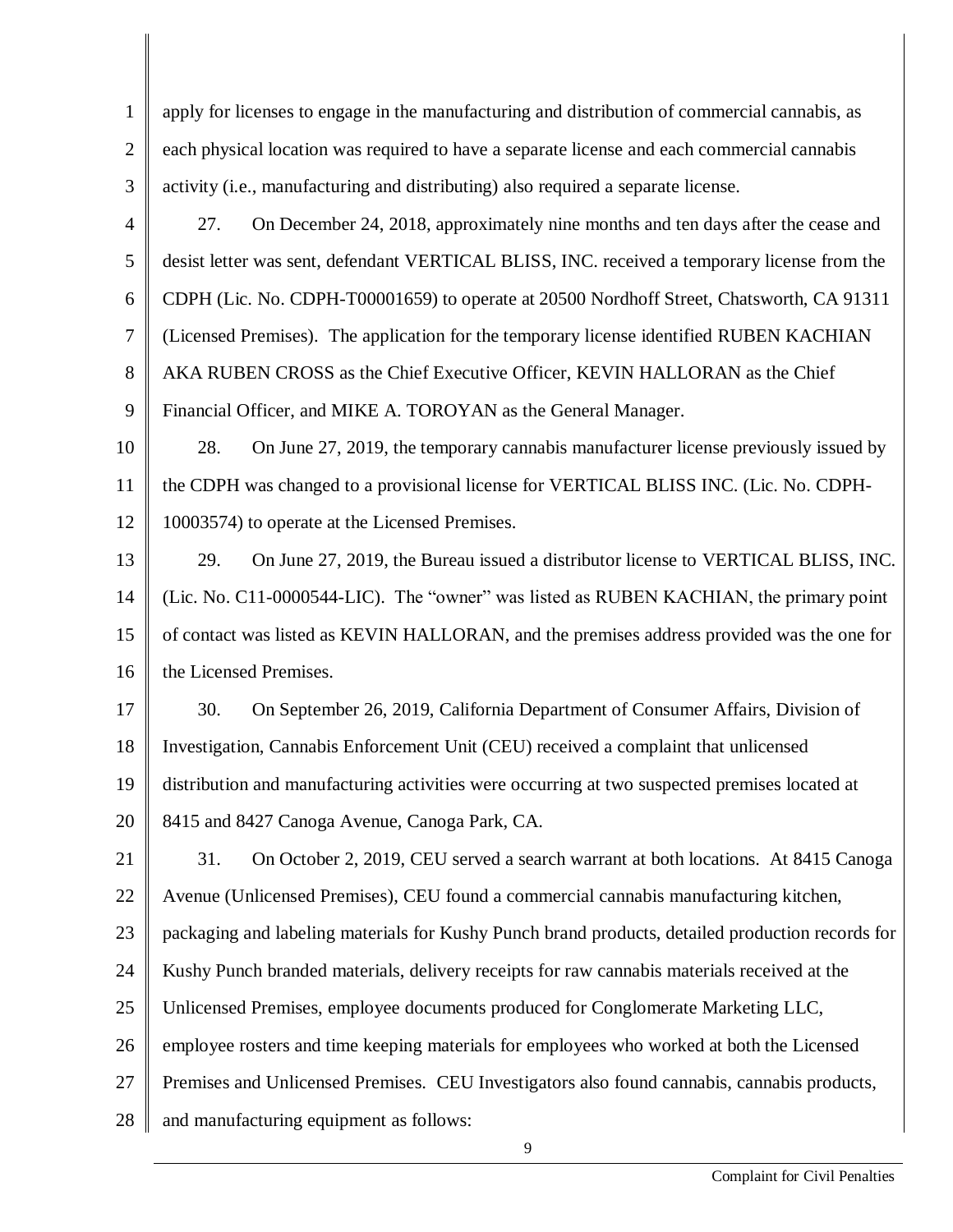| $\mathbf{1}$   | Packaged and retail ready cannabis vape products,<br>A.                                                                                                                                                                                                                                                                                        |  |  |
|----------------|------------------------------------------------------------------------------------------------------------------------------------------------------------------------------------------------------------------------------------------------------------------------------------------------------------------------------------------------|--|--|
| $\overline{2}$ | Packaged and retail ready edible cannabis products,<br><b>B.</b>                                                                                                                                                                                                                                                                               |  |  |
| 3              | Fifty-eight $(58)$ pounds of cannabis concentrate, <sup>2</sup> and<br>C.                                                                                                                                                                                                                                                                      |  |  |
| $\overline{4}$ | MT 125 packaging machine and two NANO machines that are used for depositing<br>D.                                                                                                                                                                                                                                                              |  |  |
| 5              | and sealing infused edible products before they are packaged and labeled. <sup>3</sup>                                                                                                                                                                                                                                                         |  |  |
| 6              | On information and belief, even as Defendants went through the application process<br>32.                                                                                                                                                                                                                                                      |  |  |
| $\overline{7}$ | for the Licensed Premises, they were continuously engaged in manufacturing activities as well as                                                                                                                                                                                                                                               |  |  |
| 8              | storage and transportation of cannabis products to and from the Unlicensed Premises. These                                                                                                                                                                                                                                                     |  |  |
| 9              | commercial cannabis activities required a manufacturer license from the CDPH and a distributor                                                                                                                                                                                                                                                 |  |  |
| 10             | license from the Bureau.                                                                                                                                                                                                                                                                                                                       |  |  |
| 11             | Based upon records maintained by Defendants, and upon information and belief,<br>33.                                                                                                                                                                                                                                                           |  |  |
| 12             | cannabis concentrate to be used in manufacturing cannabis products was present at the                                                                                                                                                                                                                                                          |  |  |
| 13             | Unlicensed Premises as early as April 23, 2018. Though Defendants did not keep records of all                                                                                                                                                                                                                                                  |  |  |
| 14             | unlicensed activities, production records maintained by the Defendants show continuous                                                                                                                                                                                                                                                         |  |  |
| 15             | manufacturing between June 7, 2018 and September 19, 2019 at the Unlicensed Premises; storage                                                                                                                                                                                                                                                  |  |  |
| 16             | and transportation activities requiring a distributor license would have been necessary to support                                                                                                                                                                                                                                             |  |  |
| 17             | the manufacturing activity and also occurred throughout this period. During the search of the                                                                                                                                                                                                                                                  |  |  |
| 18             | Unlicensed Premises, employees were found working in the manufacturing kitchen and                                                                                                                                                                                                                                                             |  |  |
| 19             | concentrated cannabis was discovered which had a batch label indicating cannabis product                                                                                                                                                                                                                                                       |  |  |
| 20             | manufacturing through October 2, 2019.                                                                                                                                                                                                                                                                                                         |  |  |
| 21             | 111                                                                                                                                                                                                                                                                                                                                            |  |  |
| 22             | 111                                                                                                                                                                                                                                                                                                                                            |  |  |
| 23             |                                                                                                                                                                                                                                                                                                                                                |  |  |
| 24             | Cannabis concentrate, in this case, is the material used to infuse edible cannabis products.<br>Based upon production records maintained by the Defendants, it is estimated that this quantity of<br>cannabis concentrate could be used to make over 145,000 packages of edibles which have an<br>average retail value of \$19.00 per package. |  |  |
| 25             |                                                                                                                                                                                                                                                                                                                                                |  |  |
| 26             | <sup>3</sup> The licensed facility operated by Vertical Bliss Inc. only had one NANO machine. Based upon                                                                                                                                                                                                                                       |  |  |
| 27             | production records maintained by Defendants and the operating capacity of the machines located<br>at the Licensed and Unlicensed Premises, the Unlicensed Premises had double the production                                                                                                                                                   |  |  |
| 28             | capacity of the Licensed Premises.                                                                                                                                                                                                                                                                                                             |  |  |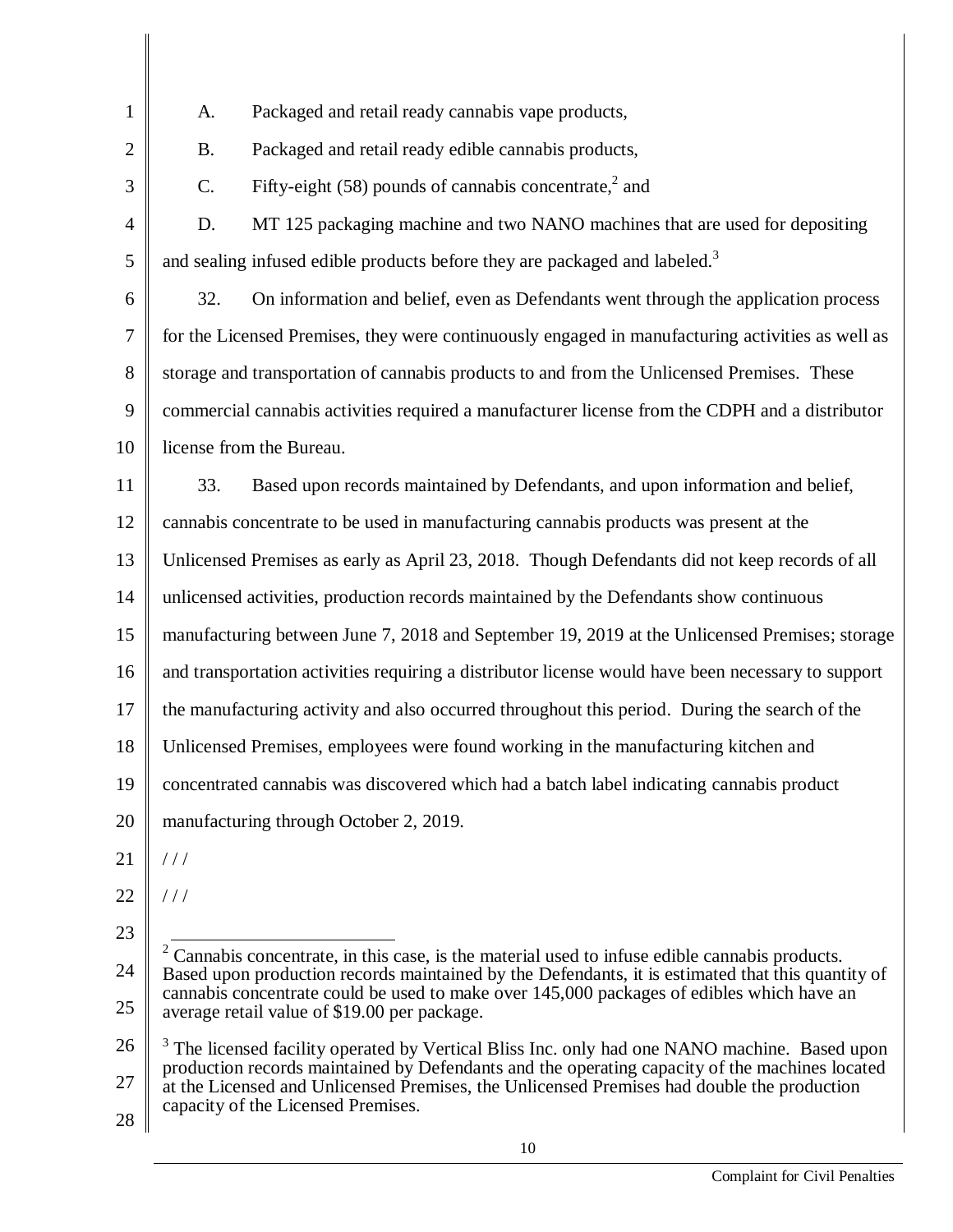1 2 3 4 5 6 7 8 9 10 11 12 13 14 15 16 17 34. When the CDPH became aware of Defendants' unlicensed activity and the apparent association with the Kushy Punch brand, the CDPH staff conducted an unannounced inspection of the Licensed Premises on October 15, 2019. During the inspection, the CDPH staff requested manifests or other documentation that would establish that cannabis materials present at the Licensed Premises came from a licensed source. Defendants' were unable to provide the requested documentation at the time of the inspection, therefore cannabis materials were embargoed. (Bus. & Prof. Code, § 26133.) Rather than providing exculpatory documentation, Defendants provided email correspondence documenting the purchase of cannabis materials used for manufacturing products before defendant VERTICAL BLISS, INC. received a commercial cannabis manufacturer license. In a further attempt to demonstrate that the cannabis materials at the Licensed Premises came from a licensed source, Defendants provided invoices and manifests in an attempt to show a chain of custody for cannabis concentrates. These documents were not exculpatory because they included information regarding cannabis concentrate that had been seized from the Unlicensed Premises. Defendants' documentation evidenced that large quantities of cannabis concentrate were purportedly received at the Licensed Premises. However, Defendants failed to provide any information to evidence traceability to the quantities of cannabis products at the Licensed Premises. 35. Defendants were able to provide documentation that embargoed materials were

18 19 20 21 22 23 24 sourced from a licensed premises for only nine jars of distillate and, consequently, the bulk of the products, including thousands of gummies and other products, were destroyed. Because of the unlicensed activity conducted by Defendants in connection with cannabis products manufactured and distributed by defendant VERTICAL BLISS INC., at the Licensed Premises, the company's Type 6 Manufacturer License and Type 11 Distributor License were revoked on November 21, 2019.

25 26 27 28 36. Records seized at the Unlicensed Premises document the production of approximately 3.3 million Kushy Punch brand gummies between October 12, 2018 and September 18, 2019, with an estimated retail value of sixty-four million dollars (\$64,000,000). Additionally, significant quantities of cannabis concentrate, and the raw materials for many additional batches

11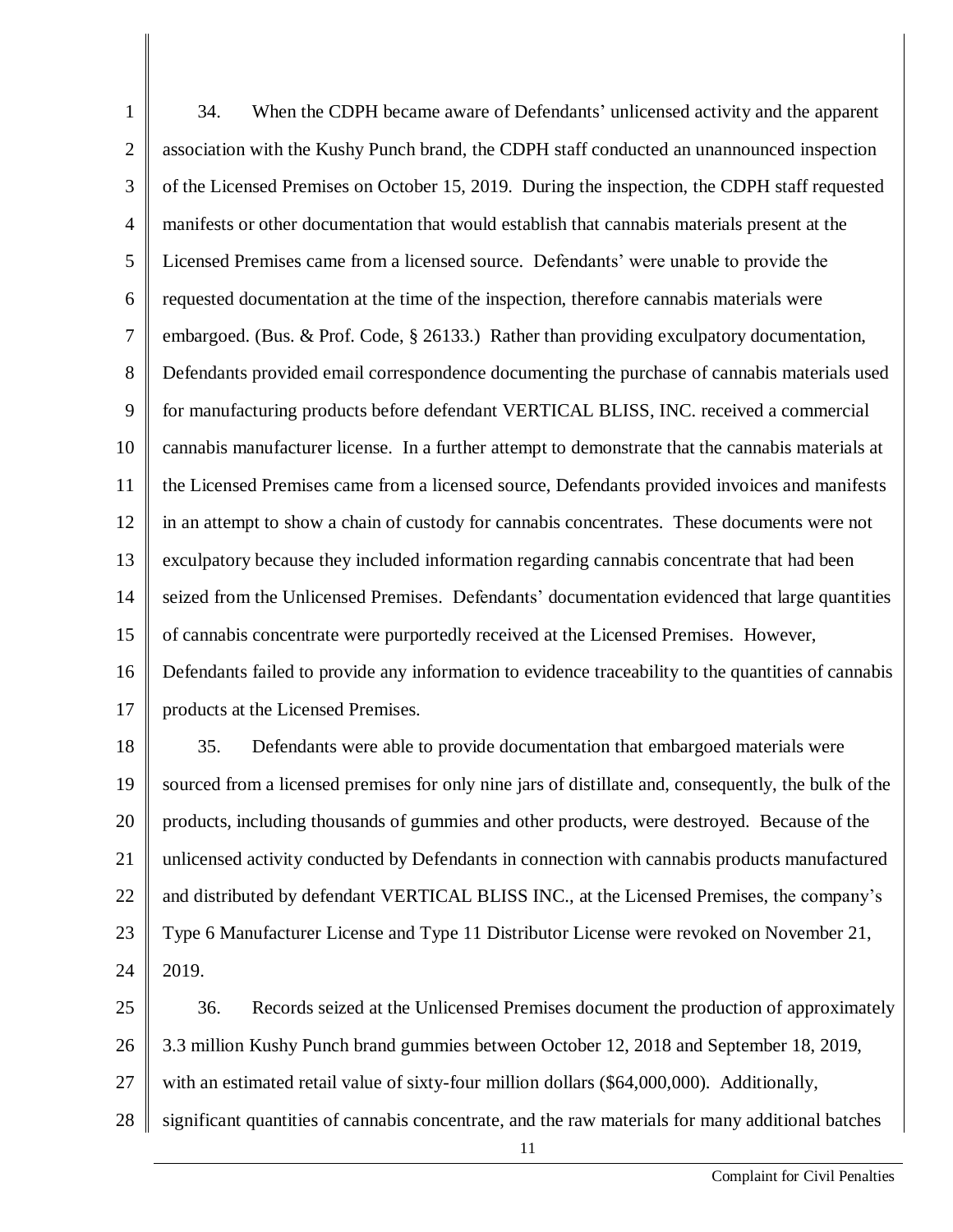| $\mathbf{1}$   | of edibles and vape cartridges were found during the execution of the search warrant. Based upon              |  |  |
|----------------|---------------------------------------------------------------------------------------------------------------|--|--|
| $\overline{2}$ | the most conservative estimate of total output of the Unlicensed Premises, the scale of the                   |  |  |
| 3              | operation at the Unlicensed Premises would require a Type N Manufacturer License and a Tier                   |  |  |
| $\overline{4}$ | VII license fee of seventy-five thousand dollars (\$75,000) annually. (Cal Code Regs., tit. 17,               |  |  |
| 5              | $\S$ 40150 subd. (b)(7).) The scale of unlicensed distributor activity undertaken during the relevant         |  |  |
| 6              | period will have to be established at trial in order to ascertain the annual license fee for a Type 11        |  |  |
| $\tau$         | Distributor, or in the alternative the annual license fee for a Type 13 Distributor. A commercial             |  |  |
| 8              | cannabis distributor license fee can range from two hundred (\$200) to two-hundred and forty                  |  |  |
| 9              | thousand (\$240,000), depending on the type of distribution activity conducted. (Cal Code Regs.,              |  |  |
| 10             | tit. 16, $\S$ 5014 subd. (c).)                                                                                |  |  |
| 11             | 37.<br>In addition to the above-described alleged unlicensed manufacturing activity,                          |  |  |
| 12             | Defendants manufactured a product called "Kushy Punch T.K.O." Packaging materials for this                    |  |  |
| 13             | edible product were found at the Licensed Premises. Packaging and packaged, retail ready Kushy                |  |  |
| 14             | Punch T.K.O. gummies were found at the Unlicensed Premises. The packaging label lists a                       |  |  |
| 15             | tetrahydrocannabinol (THC) content of 20 milligrams per serving and 200 milligrams per                        |  |  |
| 16             | package. The production and sale of this product was, and is, entirely illegal and no license was,            |  |  |
| 17             | or is, available for its production because state regulations set a maximum THC content for                   |  |  |
| 18             | edibles at 10 milligrams per serving and 100 milligrams per package. (Bus. & Prof. Code,                      |  |  |
| 19             | § 26130, subd. (c)(2); Cal. Code Regs., tit. 17, § 40315. <sup>4</sup> ) On information and belief, and based |  |  |
| 20             | upon records seized at the Unlicensed Premises, production of the illegal product Kushy Punch                 |  |  |
| 21             | T.K.O. occurred, at least, between October 15, 2018 and September 19, 2019 (339 calendar days).               |  |  |
| 22             | During this same time period, the transportation, storage, and distribution of this unlicensed                |  |  |
| 23             | product was also unauthorized.                                                                                |  |  |
| 24             | //                                                                                                            |  |  |
| 25             | //                                                                                                            |  |  |
| 26             | California Code of Regulations, title 17, section 40315, subdivisions (a)(1) and (a)(2) state:                |  |  |
| 27             | "(a) An edible cannabis product shall not contain more than:<br>$(1)$ 10 milligrams THC per serving; and      |  |  |
| 28             | (2) 100 milligrams THC per package."                                                                          |  |  |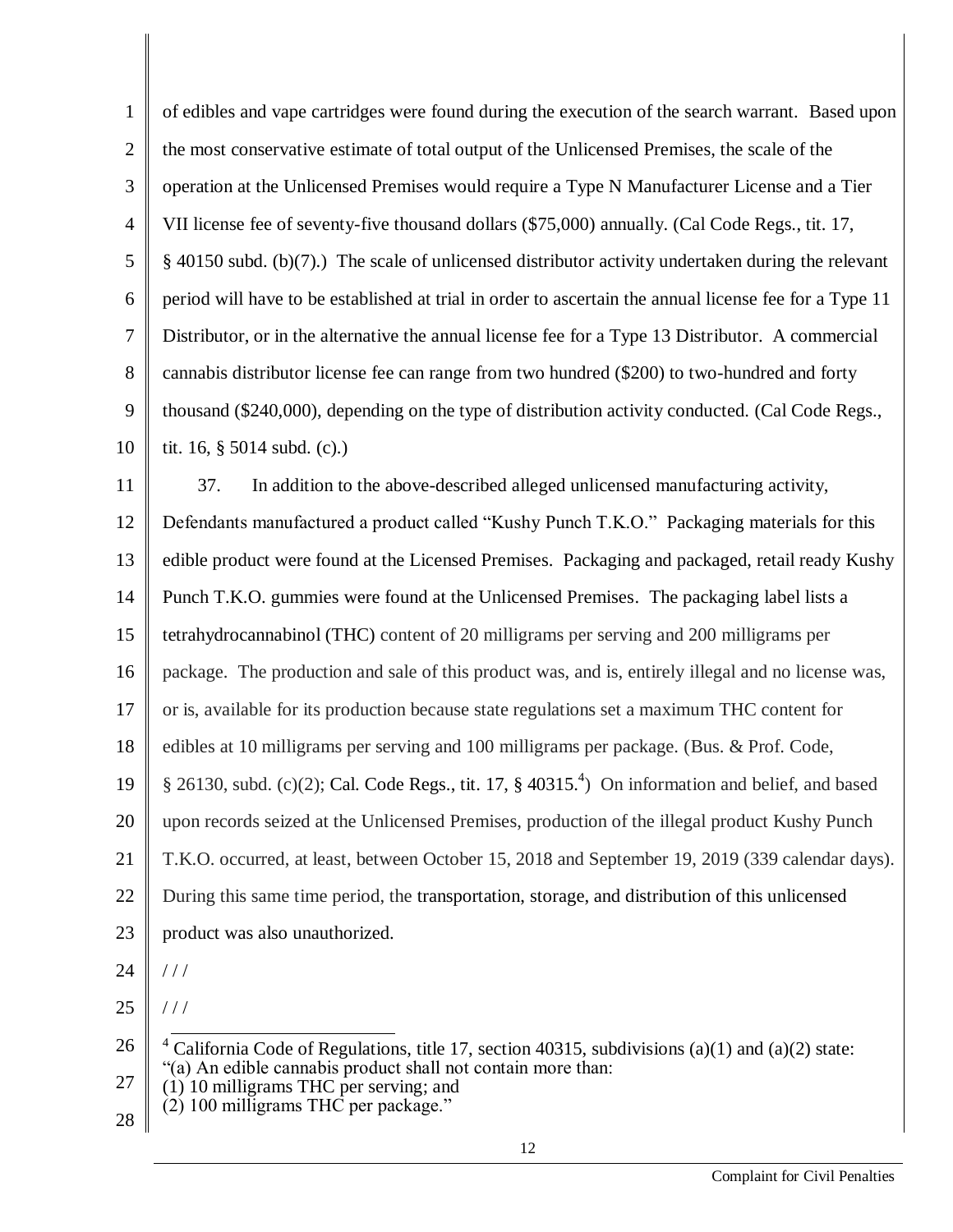| $\mathbf{1}$   | 38.<br>Plaintiffs are informed and believe, and on that basis allege that Defendants began                 |  |  |
|----------------|------------------------------------------------------------------------------------------------------------|--|--|
| $\overline{2}$ | operating an unlicensed commercial cannabis manufacturing facility as early as April 23, 2018,             |  |  |
| 3              | based on records that indicate the receipt of cannabis materials for processing at the Unlicensed          |  |  |
| $\overline{4}$ | Premises, and continued the operation through October 2, 2019, when CEU served a search                    |  |  |
| 5              | warrant at the Unlicensed Premises. Therefore, Defendants were required to obtain, but failed to           |  |  |
| 6              | apply for, a Tier VII Manufacturer License for a period of 527 calendar days during which time             |  |  |
| 7              | they operated the premises, and engaged in large-scale commercial cannabis manufacturing,                  |  |  |
| 8              | without the required license. Likewise, Defendants were required to, but failed to obtain a                |  |  |
| 9              | distributor license in order to lawfully transport, receive, and store cannabis product at the             |  |  |
| 10             | Unlicensed Premises during this period.                                                                    |  |  |
| 11             | <b>FIRST CAUSE OF ACTION</b>                                                                               |  |  |
| 12             | (Civil Penalties Pursuant to Business and Professions Code Section 26038<br><b>Against All Defendants)</b> |  |  |
| 13             | Plaintiffs re-allege and incorporate by reference as though fully set forth herein all<br>39.              |  |  |
| 14             | allegations contained in Paragraphs 1 through 38, inclusive.                                               |  |  |
| 15             | 40.<br>Plaintiffs are informed and believe, and on that basis allege, that Defendants engaged              |  |  |
| 16             | in unlicensed commercial cannabis activity, specifically manufacturing, storing, transporting, and         |  |  |
| 17             | distributing cannabis product for sale to the public. Additionally, Defendants manufactured                |  |  |
| 18             | cannabis products which exceeded the allowable THC content and for which no license can be                 |  |  |
| 19             | obtained. These activities constitute a violation of California law including without limitation,          |  |  |
| 20             | Business and Professions Code sections 26038, 26053, subdivision (d), 26070, 26130,                        |  |  |
| 21             | subdivision $(c)(2)$ , and 26110; California Code of Regulations, title 17, sections 40115,                |  |  |
| 22             | subdivisions (a) and (b), and 40315; and California Code of Regulations, title 16, chapter 2,              |  |  |
| 23             | sections 5300, et seq. Defendants are liable for civil penalties of up to three times the amount of        |  |  |
| 24             | the license fee for each day of each violation for engaging in commercial cannabis activity                |  |  |
| 25             | without a license. (Bus. & Prof. Code, $\S 26038$ .) The annual license fee for a Tier VII, Type N         |  |  |
| 26             | Manufacturer License is seventy-five thousand dollars (\$75,000). (Cal. Code Regs., tit. 17, §             |  |  |
| 27             | 40150, subd. (b).) The annual license fee for either a Type 11 or Type 13 Distributor license for a        |  |  |
| 28             |                                                                                                            |  |  |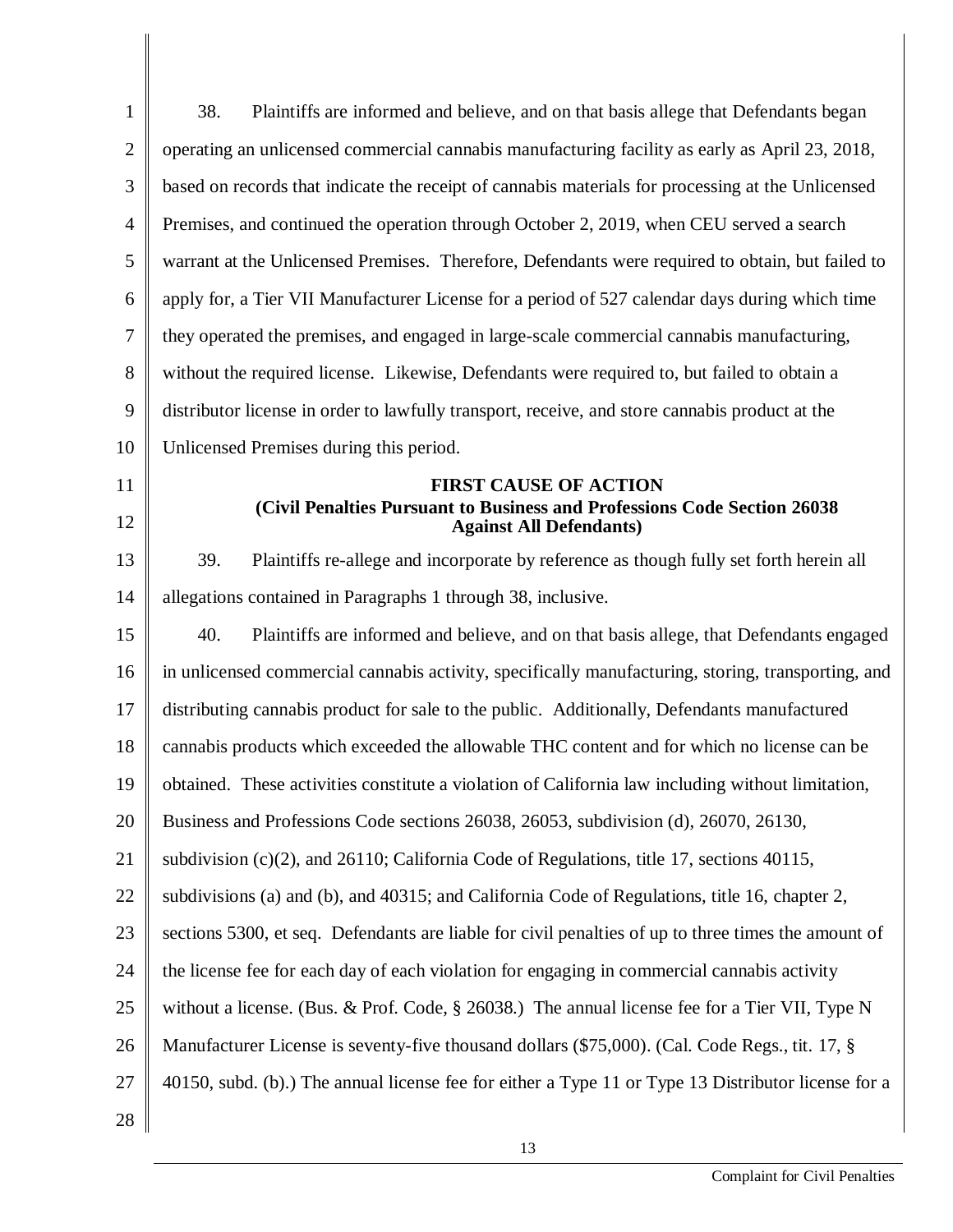| $\mathbf{1}$   | cannabis business that is the size of VERTICAL BLISS INC. will be established at trial, but             |  |  |
|----------------|---------------------------------------------------------------------------------------------------------|--|--|
| $\overline{2}$ | could be as much as two hundred and forty thousand dollars (\$240,000). <sup>5</sup> (Bus. & Prof. Code |  |  |
| 3              | § 26180, subd. (c); Cal. Code Regs., tit. 16, § 5014, subd. (c).)                                       |  |  |
| $\overline{4}$ | Defendants are liable for the cost of the destruction of cannabis and cannabis products<br>41.          |  |  |
| 5              | associated with Defendants' violations.                                                                 |  |  |
| 6              | By engaging in unlicensed commercial cannabis activity, Defendants placed<br>42.                        |  |  |
| $\tau$         | unregulated cannabis products into the cannabis market, thereby causing economic harm to                |  |  |
| 8              | California's legal commercial cannabis industry and supporting the unlicensed cannabis market.          |  |  |
| 9              | Defendants' manufacturing, distribution, and sale of illegal cannabis products that were untested       |  |  |
| 10             | and/or do not meet the safety standards under the MAUCRSA and its implementing regulations              |  |  |
| 11             | create grave public health and safety risks to Californians. Moreover, by engaging in unlicensed        |  |  |
| 12             | commercial cannabis activity, Defendants deprived the CDPH and the Bureau of licensing fees             |  |  |
| 13             | and the State of California of tax revenue.                                                             |  |  |
| 14             | 1111                                                                                                    |  |  |
| 15             | //                                                                                                      |  |  |
| 16             | 1111                                                                                                    |  |  |
| 17             | //                                                                                                      |  |  |
| 18             | 1111                                                                                                    |  |  |
| 19             | $\frac{1}{2}$                                                                                           |  |  |
| 20             | //                                                                                                      |  |  |
| 21             | //                                                                                                      |  |  |
| 22             | //                                                                                                      |  |  |
| 23             | //                                                                                                      |  |  |
| 24             | //                                                                                                      |  |  |
| 25             | //                                                                                                      |  |  |
| 26             | 111                                                                                                     |  |  |
| 27             | $5$ Defendants' were paying an annual licensing fee of \$6,000 based on their representation            |  |  |
| 28             | that the Licensed Premises would have gross revenues of between \$1,000,000 and \$2,500,000.            |  |  |